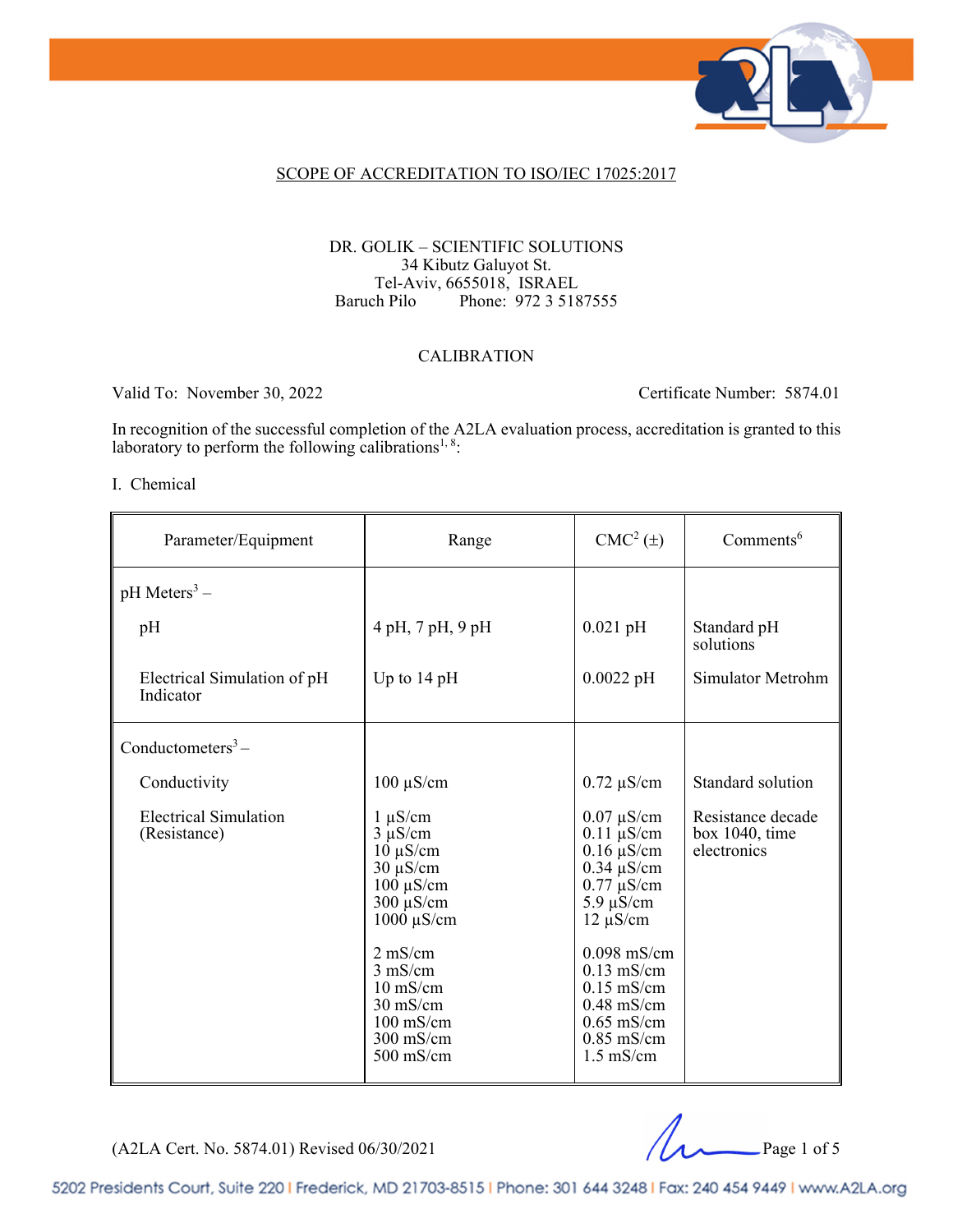## II. Electrical – DC/Low Frequency

| Parameter/Equipment                                                            | Range                                                                                                                                                                                     | $CMC2(\pm)$                                                                               | $Comments^6$                                    |
|--------------------------------------------------------------------------------|-------------------------------------------------------------------------------------------------------------------------------------------------------------------------------------------|-------------------------------------------------------------------------------------------|-------------------------------------------------|
| Temperature Controllers (RTD,<br>Thermocouples) $3 -$ Electrical<br>Simulation |                                                                                                                                                                                           |                                                                                           | EURAMET/cg-11                                   |
| <b>RTD</b>                                                                     | $(-200 \text{ to } 850)$ °C                                                                                                                                                               | $0.15$ °C                                                                                 | Simulator Druck                                 |
| Thermocouples<br>Type J<br>Type K<br>Type N<br>Type R<br>Type S<br>Type T      | $(-210 \text{ to } 1200)$ °C<br>$(-270 \text{ to } 1370)$ °C<br>-270 to 1300) $^{\circ}$ C<br>$-50$ to 1760) <sup>o</sup> C<br>$(-50 \text{ to } 1740)$ °C<br>$(-270 \text{ to } 400)$ °C | $0.14\text{ °C}$<br>$0.13$ °C<br>$0.24$ °C<br>$0.25$ °C<br>$0.25$ °C<br>$0.18 \text{ °C}$ |                                                 |
| pH Meters, Ion Meters & Titrators <sup>3</sup> –                               |                                                                                                                                                                                           |                                                                                           |                                                 |
| Electrical Simulation (Voltage)                                                | $(-2000 \text{ to } -700) \text{ mV}$<br>$(-700 \text{ to } 0) \text{ mV}$<br>$(0 \text{ to } 400)$ mV<br>$(400 \text{ to } 2000) \text{ mV}$                                             | $0.21$ mV<br>$0.15$ mV<br>$0.17$ mV<br>$0.21$ mV                                          | Simulator Metrohm                               |
| Electrical Simulation Temperature -<br>Resistance (PT100, PT1000)              | (0 to 25) $\mathrm{^{\circ}C}$<br>$(25 \text{ to } 100)$ °C                                                                                                                               | 0.064 °C<br>$0.076$ °C                                                                    | Resistance decade box<br>1040, time electronics |

#### III. Fluid Quantities

| Parameter/Equipment                                          | Range                                                                                                                                                                                                                             | $CMC2(\pm)$                                                                                                                                                                                                          | Comments <sup>6</sup>                                                                                                                                                                                                 |
|--------------------------------------------------------------|-----------------------------------------------------------------------------------------------------------------------------------------------------------------------------------------------------------------------------------|----------------------------------------------------------------------------------------------------------------------------------------------------------------------------------------------------------------------|-----------------------------------------------------------------------------------------------------------------------------------------------------------------------------------------------------------------------|
| Volume Measurements Gravimetric<br>Method $3,5$ –            |                                                                                                                                                                                                                                   |                                                                                                                                                                                                                      | Balance                                                                                                                                                                                                               |
| Pipettes<br><b>Burettes</b><br>Dispensers<br><b>Dilators</b> | $(2 \text{ to } 10) \mu l^*$<br>$20 \mu l$<br>$50 \mu l$<br>$100 \mu l$<br>$200 \mu l$<br>$500 \mu l$<br>1 ml<br>$2 \text{ ml}$<br>$5 \text{ ml}$<br>$10 \text{ ml}$<br>$20 \text{ ml}$<br>$25$ ml<br>$50 \text{ ml}$<br>$100$ ml | $0.13 \mu l$<br>$0.13$ $\mu$ l<br>$0.15$ $\mu$ l<br>$0.19 \mu l$<br>$0.21 \mu l$<br>$0.28$ $\mu$ l<br>$0.45$ µl<br>$1.2 \mu l$<br>$2.3 \mu l$<br>$2.9$ µl<br>$5.7 \mu l$<br>$7.1 \mu l$<br>$9.1 \mu l$<br>$14 \mu l$ | ISO 8655-1,<br>ISO 8655-2,<br>ISO 8655-3,<br>ISO 8655-4,<br>ISO 8655-5,<br>ISO 8655-6<br>*for this range,<br>measurement for<br>nominal value of<br>more than $10 \mu l$<br>(note a of the table<br>1 of ISO 8655-6). |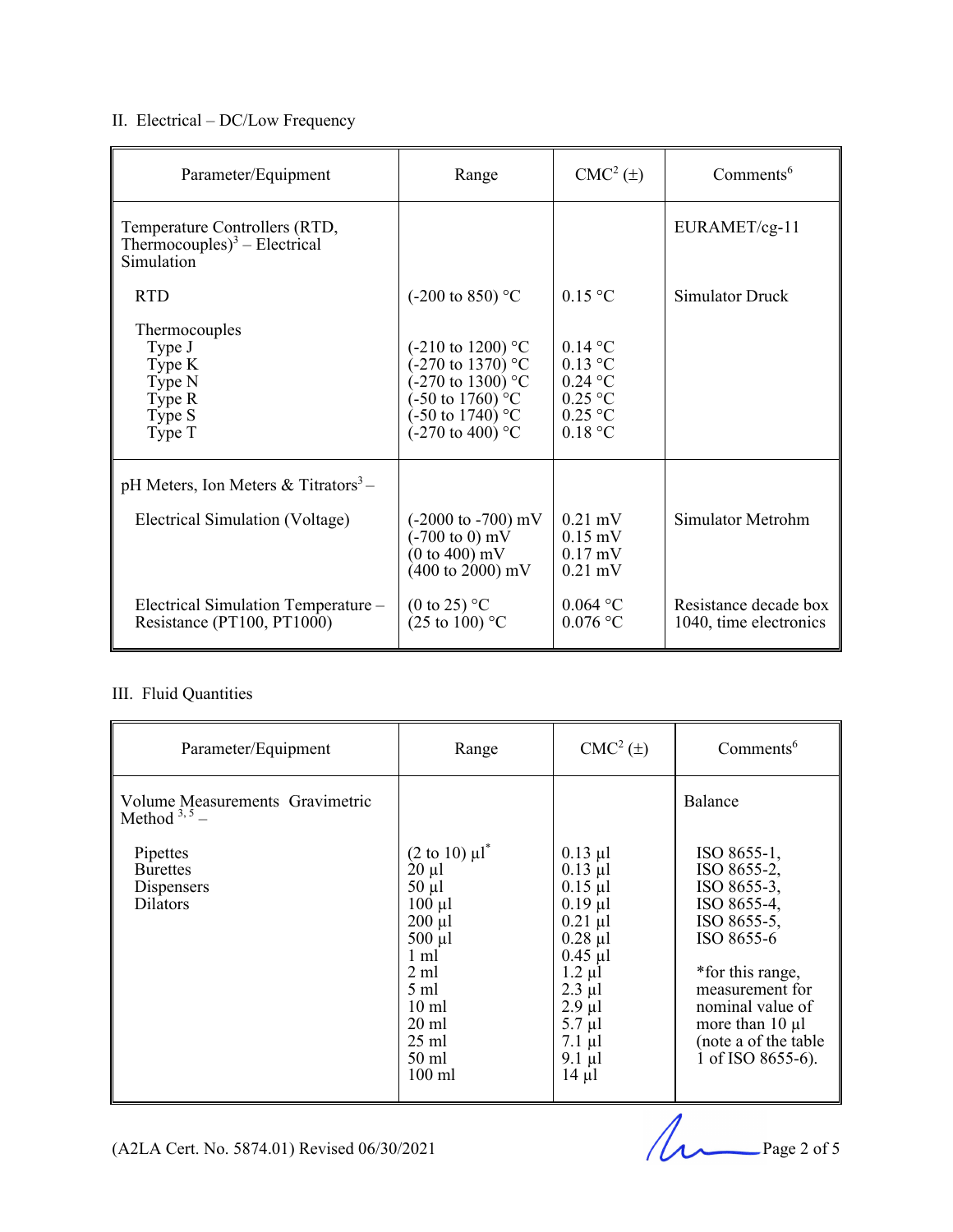#### IV. Mechanical

| Parameter/Equipment                                                                         | Range                                                                                                                                                                              | CMC <sup>2, 4</sup> (±)                        | Comments <sup>6</sup>                                                        |
|---------------------------------------------------------------------------------------------|------------------------------------------------------------------------------------------------------------------------------------------------------------------------------------|------------------------------------------------|------------------------------------------------------------------------------|
| Scales & Balances <sup>3</sup> –                                                            | Up to $10 \text{ kg}$<br>$R = 0.000001 g$<br>$R \leq 0.001$ g<br>$R > 0.001$ g<br>$(10 \text{ to } 20)$ kg<br>$(20 \text{ to } 50) \text{ kg}$<br>$(50 \text{ to } 75) \text{ kg}$ | 4R<br>2R<br>0.8R<br>1.4R<br>2.5R<br>3.6R       | Weights class E2, M <sub>1</sub><br>(OIML R111)<br>OIML R76<br><b>USP 41</b> |
| Titrators <sup>3</sup> –<br>Spindle Travel                                                  | Up to 10 mm<br>$(10 \text{ to } 50) \text{ mm}$<br>$(50 \text{ to } 100) \text{ mm}$                                                                                               | $0.007$ mm<br>$0.010$ mm<br>$0.012$ mm         | Dial indicator                                                               |
| Pressure <sup>3</sup> –<br>Pressure Gages, Pressure<br>Indicators, Pressure<br>Transmitters |                                                                                                                                                                                    |                                                | Pressure transducer<br>OIML/R 101;<br>EA-10/17                               |
| Absolute                                                                                    | (0 to 0.7) MPa                                                                                                                                                                     | $0.5$ kPa                                      |                                                                              |
| Vacuum                                                                                      | $(0 to -95)$ kPa                                                                                                                                                                   | $0.5$ kPa                                      |                                                                              |
| Pneumatic<br>Gage & Differential                                                            | $(0 to 100)$ Pa<br>$(100 \text{ to } 250)$ Pa<br>(0 to 2) MPa<br>$(2 \text{ to } 7) \text{ MPa}$                                                                                   | $0.35$ Pa<br>$0.4$ Pa<br>$0.7$ kPa<br>0.89 kPa |                                                                              |
| Hydraulic                                                                                   | (2 to 7) MPa<br>$(7 \text{ to } 20) \text{ MPa}$                                                                                                                                   | $0.89$ kPa<br>4.3 kPa                          |                                                                              |

#### V. Thermodynamics

| Parameter/Equipment                                                            | Range                                                                                                                           | $CMC2(\pm)$                                             | $Comments^6$                                                                                            |
|--------------------------------------------------------------------------------|---------------------------------------------------------------------------------------------------------------------------------|---------------------------------------------------------|---------------------------------------------------------------------------------------------------------|
| Temperature Measuring<br>Instruments & Devices <sup>3</sup> -<br>Thermocouples | $(-50 \text{ to } -35) \text{ °C}$<br>$(-35 \text{ to } 0) \text{ °C}$<br>(0 to 100) $^{\circ}$ C<br>$(100 \text{ to } 300)$ °C | $0.25$ °C<br>$0.16\text{ °C}$<br>$0.19$ °C<br>$0.23$ °C | ISO 1770,<br>ISO 1771,<br>ASTM E1,<br>ASTM E644,<br><b>ASTM E1137,</b><br>ASTM E220<br>SPRT, RTD probes |

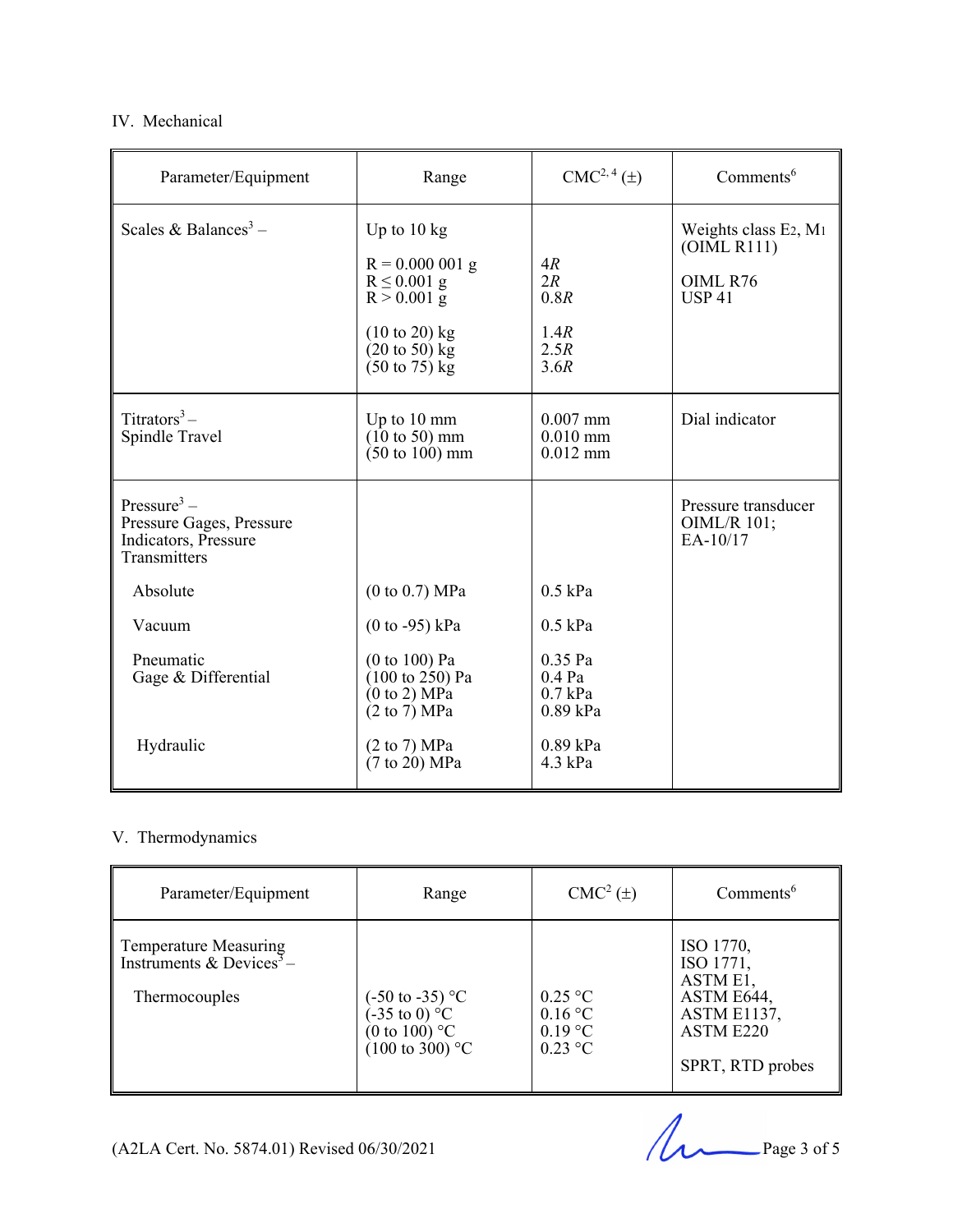| Parameter/Equipment                                                                                                                                                                        | Range                                                                                                                                                                             | $CMC2, 7(\pm)$                                                                     | Comments <sup>6</sup>                                                                                   |
|--------------------------------------------------------------------------------------------------------------------------------------------------------------------------------------------|-----------------------------------------------------------------------------------------------------------------------------------------------------------------------------------|------------------------------------------------------------------------------------|---------------------------------------------------------------------------------------------------------|
| <b>Temperature Measuring</b><br>Instruments & Devices <sup>3</sup> -<br>(cont)<br>RTD (PRT) Probes                                                                                         | $(-50 \text{ to } 0)$ °C<br>$(0 \text{ to } 20)^{\circ}$ C<br>$(20 \text{ to } 100)$ °C<br>$(100 \text{ to } 300)$ °C                                                             | 0.08 °C<br>$0.05$ °C<br>$0.07$ °C<br>$0.10\text{ °C}$                              | ISO 1770,<br>ISO 1771,<br>ASTM E1,<br>ASTM E644,<br><b>ASTM E1137,</b><br>ASTM E220<br>SPRT, RTD probes |
| Liquid-In-Glass Thermometers                                                                                                                                                               | $(-35 \text{ to } 0)$ °C<br>$(0 \text{ to } 20)^{\circ}$ C<br>$(20 \text{ to } 100)$ °C                                                                                           | $0.09$ °C<br>$0.085$ °C<br>$0.095$ °C                                              |                                                                                                         |
| Mechanical & Electrical<br>Indicators                                                                                                                                                      | Up to $100^{\circ}$ C<br>$(100 \text{ to } 300)$ °C                                                                                                                               | $0.19$ °C<br>$0.23$ °C                                                             |                                                                                                         |
| Temperature – Measure <sup>3</sup><br>Liquid Baths, Heaters,<br>Rotavapos <sup>10</sup>                                                                                                    | Up to 20 $\,^{\circ}\mathrm{C}$<br>$(20 \text{ to } 200)$ °C<br>$(200 \text{ to } 300)$ °C                                                                                        | $0.21$ °C<br>$0.24$ °C<br>$0.29$ °C                                                | SPRT, RTD probes<br>thermocouples                                                                       |
| Climatic Chambers <sup>3</sup> – Furnaces,<br>Freezers, Incubators,<br>Refrigerators, Autoclaves<br>(validation), Vehicles for Food<br>Transportation <sup>9</sup> Including<br>Uniformity | $(-50 \text{ to } 0)$ °C<br>$(0 \text{ to } 20)^{\circ}$ C<br>$(20 \text{ to } 200)$ °C<br>$(200 \text{ to } 300)$ °C<br>$(300 \text{ to } 600)$ °C<br>$(600 \text{ to } 800)$ °C | 0.18 °C<br>$0.19$ °C<br>$0.26$ °C<br>$1.2 \text{ °C}$<br>2.7 °C<br>4.4 $\degree$ C | <b>DKD-R 5-7</b><br>ISO 17665<br>thermocouples,<br>temperature loggers,<br>probe PT100                  |
| Humidity – Measure <sup>3</sup><br><b>Climatic Chambers</b>                                                                                                                                | $(25 \text{ to } 75)$ % RH                                                                                                                                                        | 1.5 % RH                                                                           | Humidity logger                                                                                         |

### VI. Time & Frequency

| Parameter/Equipment                                       | Range                                                                                                        | $CMC2(\pm)$                               | $Comments^6$       |
|-----------------------------------------------------------|--------------------------------------------------------------------------------------------------------------|-------------------------------------------|--------------------|
| Rotational Speed, $RPM^{3, 11}$ –<br>Centrifuges, Shakers | Up to 300 RPM<br>$(300 \text{ to } 600)$ RPM<br>(600 to 1200) RPM<br>$(1200 \text{ to } 48 \text{ 000})$ RPM | 0.20 RPM<br>0.28 RPM<br>1.5 RPM<br>11 RPM | Optical tachometer |

(A2LA Cert. No. 5874.01) Revised 06/30/2021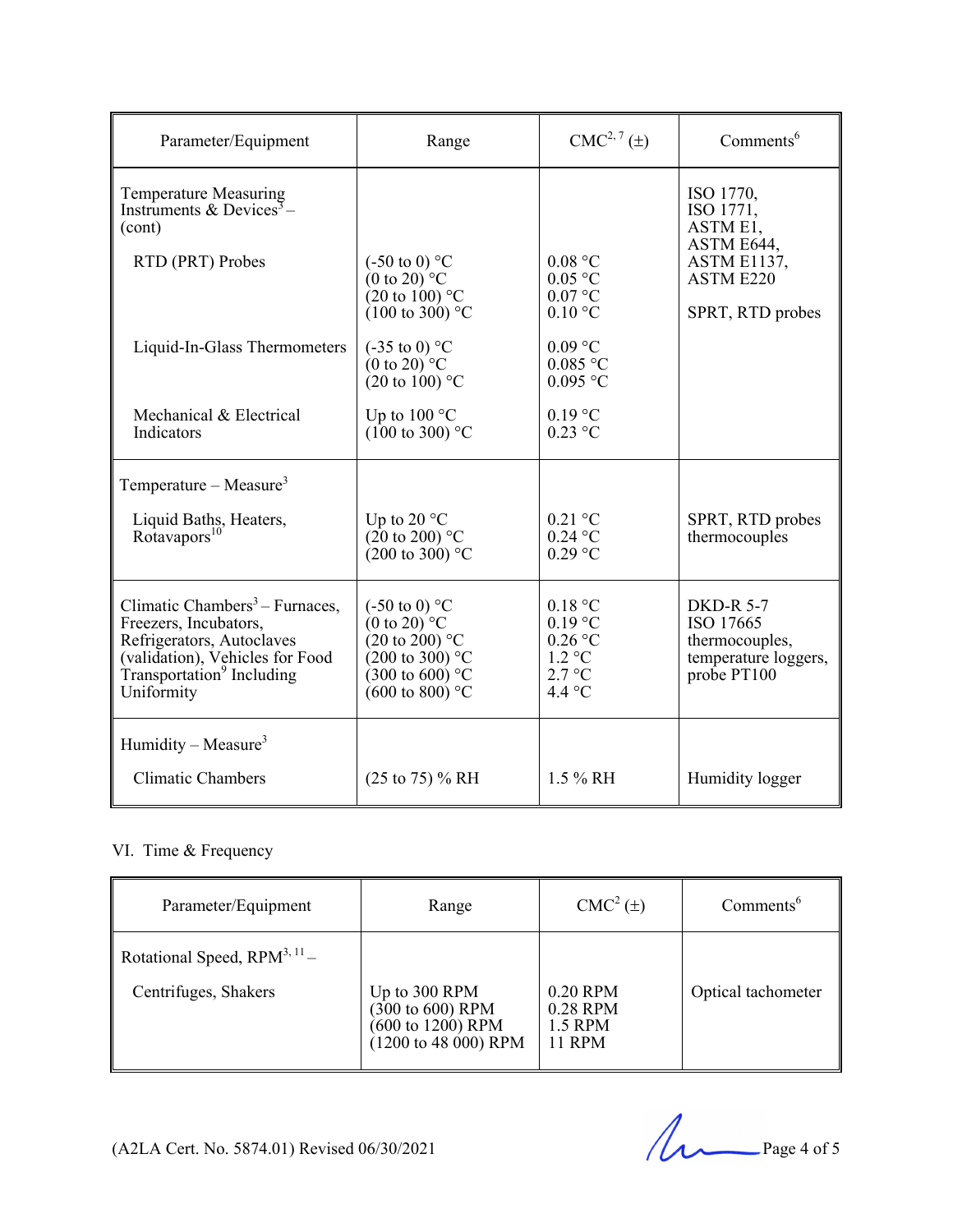| Parameter/Equipment | Range       | CMC <sup>2</sup> (±) | Comments <sup>6</sup> |
|---------------------|-------------|----------------------|-----------------------|
| $\text{Times}^3$    | 10 s to 6 h | 0.8 s                | Stopwatch             |

<sup>1</sup> This laboratory offers commercial calibration and field calibration services.

- $2^2$  Calibration and Measurement Capability Uncertainty (CMC) is the smallest uncertainty of measurement that a laboratory can achieve within its scope of accreditation when performing more or less routine calibrations of nearly ideal measurement standards or nearly ideal measuring equipment. CMCs represent expanded uncertainties expressed at approximately the 95 % level of confidence, usually using a coverage factor of  $k = 2$ . The actual measurement uncertainty of a specific calibration performed by the laboratory may be greater than the CMC due to the behavior of the customer's device and to influences from the circumstances of the specific calibration.
- $3$  Field calibration service is available for this calibration. Please note the actual measurement uncertainties achievable on a customer's site can normally be expected to be larger than the CMC found on the A2LA Scope. Allowance must be made for aspects such as the environment at the place of calibration and for other possible adverse effects such as those caused by transportation of the calibration equipment. The usual allowance for the actual uncertainty introduced by the item being calibrated, (e.g. resolution) must also be considered and this, on its own, could result in the actual measurement uncertainty achievable on a customer's site being larger than the CMC.
- $4$  In the statement of CMC,  $R$  represents the resolution of the unit under test.
- $<sup>5</sup>$  Calibration by means of balances calibrated by Dr. Golik.</sup>
- 6 Calibration can be also performed to manufacturer or specific customer requirements.
- $<sup>7</sup>$  The type of instrument or material being calibrated is defined by the parameter. This indicates the</sup> laboratory is capable of calibrating instruments that measure or generate the values in the ranges indicated for the listed measurement parameter.
- 8 This scope meets A2LA's *P112 Flexible Scope Policy*.
- <sup>9</sup> IS 1291 Israeli standard (Hebrew version) Vehicle for food products transport in a controlled temperature.
- $10$  Calibration of rotavapors includes RPM testing and vacuum-testing.
- $11$  Calibration of RPM incudes OPM (Oscillation Per Minute) testing.

 $(A2LA$  Cert. No. 5874.01) Revised 06/30/2021